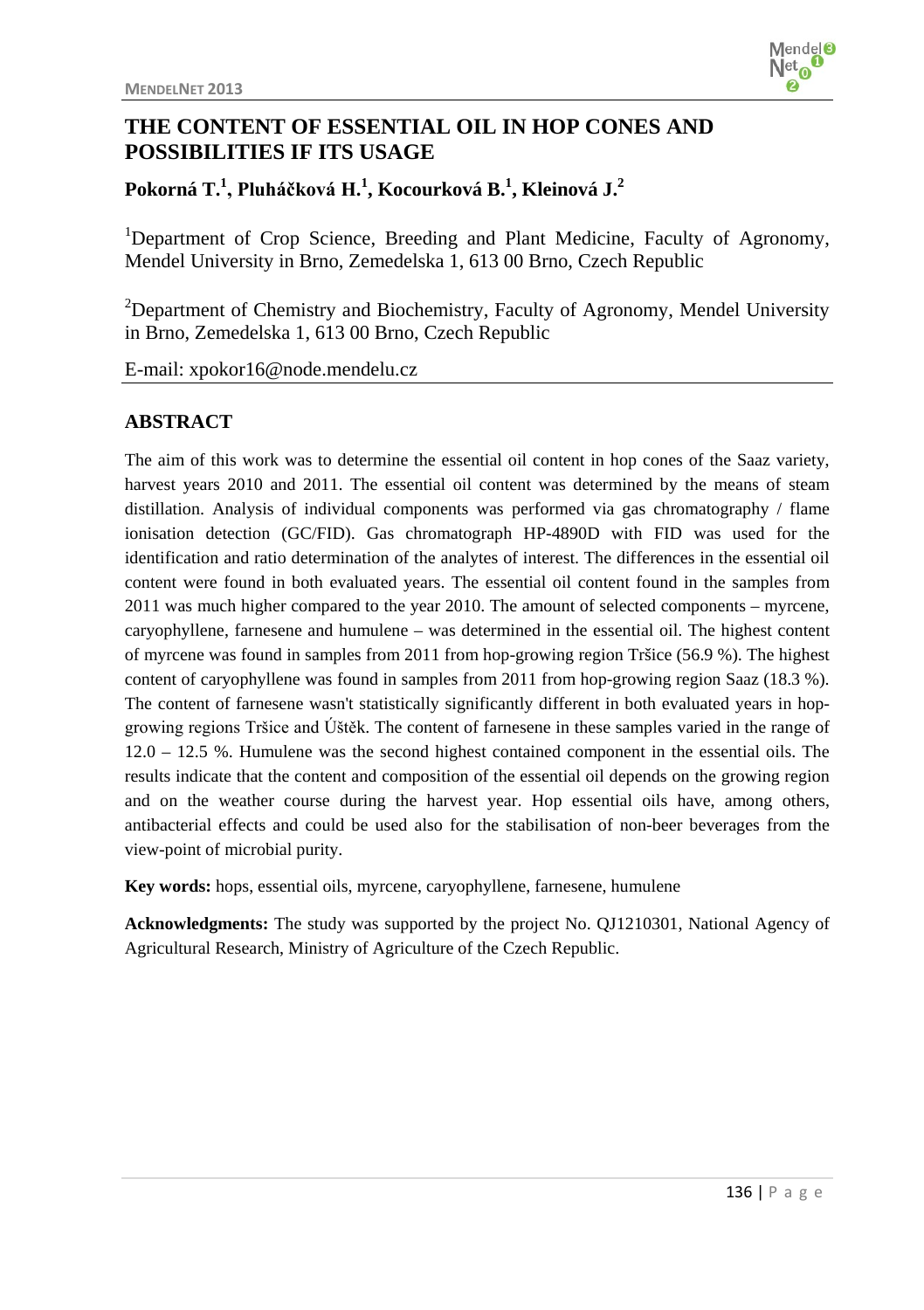

## **INTRODUCTION**

Hops essential oils are the most important group of compounds responsible for the hops aroma (Prugar 2008). It is a mixture of several hundred compounds of different chemical composition, volatility and polarity. Some of them occur in tens of percent (myrcene, α-humulene), many others in small or trace amounts, but all of them take part in creating the characteristic hops aroma (Krofta 2008). The composition of essential oil depends mostly on genetic characteristics of the variety, growing conditions, but also on the harvest and storage (Basařová 2010). According to Nováková et al. (1996) hops essential oil has strong calming effects in hysteria and helps also against insomnia, bronchitis, asthma, irritant cough and dissolves mucus. It affects intestinal problems of neural origin positively, lowers the blood pressure and for some people works also as aphrodisiac. In cosmetic industry, hops essential oil is a part of hair tonics and shampoos. Essential oils and other hop extracts are used for the aromatisation of tobacco, yeast, frozen milk products, sweets, jelly, pudding, pastry, chewing gum or as a beverage taste additives (Duke 1985). In Europe, the hops essential oil is part of recipes for the production of creams and lotions for its alleged softening effects (Small 2006).

## **MATERIALS AND METHODS**

The samples of the Saaz variety were taken from three hop-growing regions (Saaz, Úštěk and Tršice) from harvest years 2010 and 2011. The essential oil content in hop cones was determined using steam distillation according to Krofta's (2008) method, modified by Pluháčková et al. (2010). Distillation apparatus recommended by Czech Codices 2009 for the determination of essential oil in plant drugs was used. Analysis of individual components was performed via gas chromatography / flame ionisation detection (GC/FID). Gas chromatograph HP-4890D with FID was used for the identification and ratio determination of the analytes of interest. The separation was carried out at the column HP-INNOWAX (30 m x 250  $\mu$ m x 0,5  $\mu$ m polyethylenglycol film). 1  $\mu$ l of the essential oil solution in hexane was injected to the column with split ratio 50:1. The helium flow-rate was 1 ml.min<sup>-1</sup>, injector temperature 240 °C and detector temperature 250 °C. Following temperature program was used:  $T_1 = 60 °C$ ,  $t_1 = 0.01$  s,  $1.5 °C$ .min.<sup>-1</sup>,  $T_2 = 80 °C$ ,  $t_2 = 0.01$  s,  $40 °C$ .min.<sup>-1</sup>,  $T_3$  $=$  240 °C, t<sub>3</sub> = 8 min., total time 25,33 min. Humulene, farnesene, caryophylene and myrcene were determined with n=2. Statistical software StatSoft, Inc. (2011) STATISTICA, version 10 was used for the evaluation of results. All results were evaluated by single-factor analysis of variance, followed by testing the differences in average values by LSD test (Fisheruf LSD test).

#### **RESULTS AND DISCUSSION**

Evaluation of essential oil content and selected essential oil components in the Saaz variety in compared hops-growing regions:

| Source of variance d.f. |    | Resin content |                      | myrcene $\beta$ -caryophyllene t- $\beta$ -farnesene $\alpha$ -humulene |          |             |
|-------------------------|----|---------------|----------------------|-------------------------------------------------------------------------|----------|-------------|
|                         |    | MS            |                      |                                                                         |          |             |
| <b>Region</b>           |    | 120853***     | 1728.00*** 329.94*** |                                                                         | 94,17*** | 1117,07***  |
| Year                    |    | 258403***     | $111.11***$          | 4.11                                                                    | 1,13     | $132.35***$ |
| <b>Region*Year</b>      |    | 58503***      | $161.07***$          | 0.16                                                                    | 0.63     | $145.54***$ |
| Error                   | 30 | 822           | 11.51                | 2,16                                                                    | 2.44     | 3.79        |

*Tab. 1 Analysis of variance for total content and individual components of essential oils of the Saaz variety, comparison for Tršice, Úštěk and Saaz growing regions in 2010 and 2011*

Note.:  $* - p \le 0.05$ ;  $** - p \le 0.01$ ;  $** - p \le 0.001$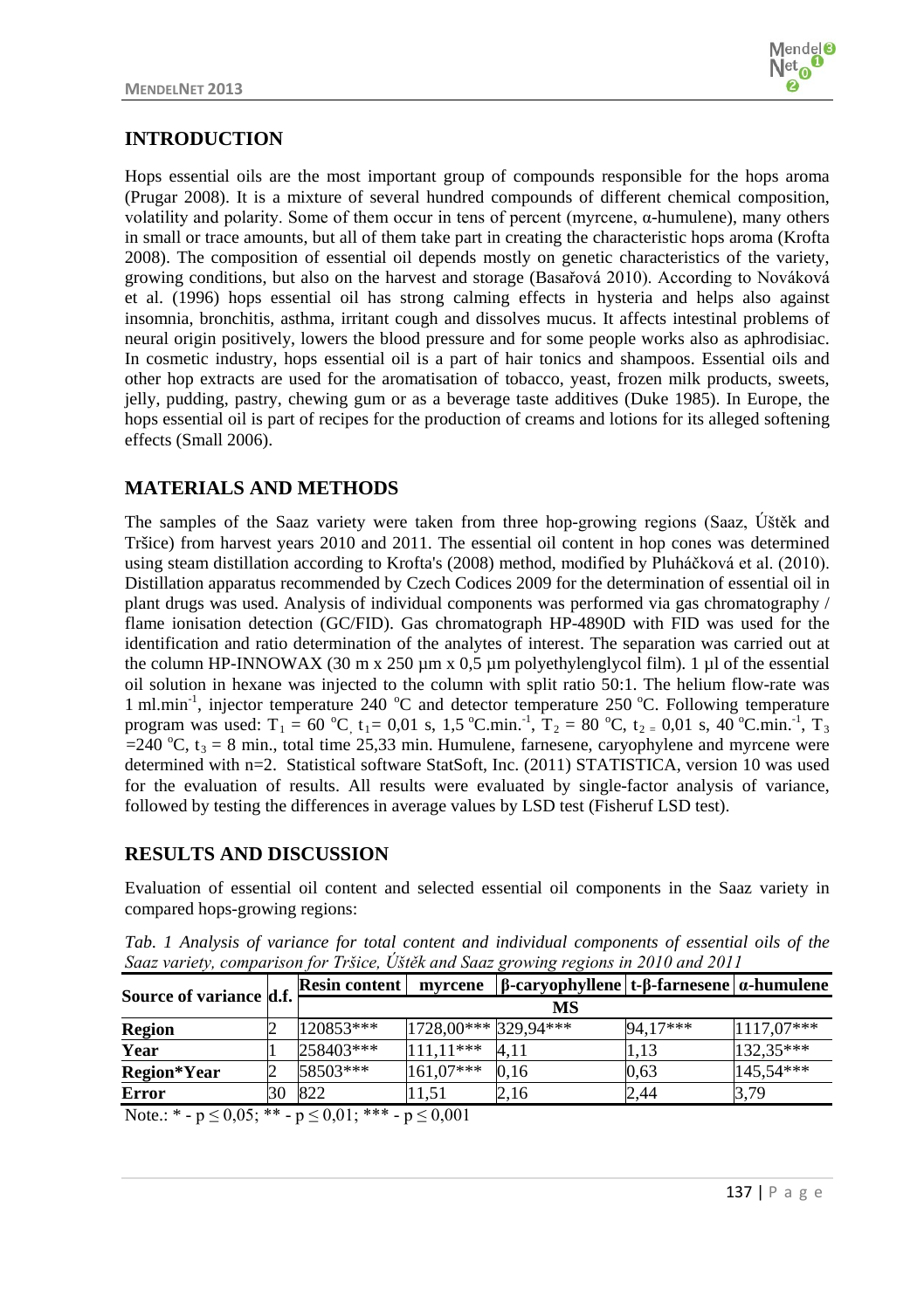#### **MENDELNET 2013**

The analysis of variance shows a highly significant effect of region on the essential oil content and the amount of selected components of essential oils. The effect of the harvest year was very highly significant for the content of essential oils and the amount of essential oil components myrcene and humulene, for the other monitored components of the essential oil (caryophyllene and farnesene) the effect of not proven. As well as the influence of the year, also the interaction of evaluated factors had very highly significant influence on the content of essential oils and essential oil components myrcene and humulene.



*Fig. 1 Average essential oil content in the Saaz variety, comparison for Tršice, Úštěk and Saaz growing areas in 2010 and 2011*

The subsequent testing of the interaction of factors Year x Location (see Fig. 1) indicates that the highest content of essential oil was in the samples from 2011, region Tršice  $(498 \mu 1.100 g^{-1})$ . However, these results did not differ significantly from samples from the same year, Saaz region  $(492 \mu 1.100 g^{-1})$ . In 2010 the highest content of essential oil was in Saaz region samples  $(263 \mu 1.100 g^{-1})$ . Lowest content of essential oil in evaluated years 2010 and 2011 was found in samples from hop-growing region Úštěk (192 a 202 µl.100g<sup>-1</sup>).

| $sum. 10.10$ and $sum. 10.000$ and $sum. 10.000$ and $sum. 10.000$ and $sum. 10.000$ and $sum. 10.000$ |         |                   |                                                                        |                   |                   |  |  |  |
|--------------------------------------------------------------------------------------------------------|---------|-------------------|------------------------------------------------------------------------|-------------------|-------------------|--|--|--|
| Year                                                                                                   | Region  |                   | Myrcene (%)   t-caryophyllene (%)   t-β-farnesen e(%)   α-humulene (%) |                   |                   |  |  |  |
|                                                                                                        | Tršicko | 46.1 <sub>b</sub> | 8.0 a                                                                  | 12.5 <sub>b</sub> | 33.4 c            |  |  |  |
| 2010                                                                                                   | Úštěcko | 54,0 cd           | $9.2$ ab                                                               | 12.4 <sub>b</sub> | 24.3a             |  |  |  |
|                                                                                                        | Žatecko | 29.2a             | 17.9c                                                                  | 7.9 a             | 45.1 e            |  |  |  |
|                                                                                                        | Tršicko | 56.9 d            | 8,8 ab                                                                 | 12.0 <sub>b</sub> | 22.4a             |  |  |  |
| 2011                                                                                                   | Úštěcko | 50.2c             | 10.1 <sub>b</sub>                                                      | 12.5 <sub>b</sub> | 27.2 <sub>b</sub> |  |  |  |
|                                                                                                        | Žatecko | 32.8a             | 18.3c                                                                  | 7,1 a             | 41.8d             |  |  |  |

*Tab. 2 Average content of myrcene, caryophyllene, farnesene and humulene in the Saaz variety samples, comparison for Tršice, Úštěk and Saaz growing regions in 2010 and 2011*

Note.: Aver. values denoted with different letters in the columns differ statistically significantly at  $P=0.05$ 

The most contained component of the essential oil, myrcene, was found in highest concentration in the essential oil from 2011, region Tršice (56.9 %), i.e. in the sample with highest essential oil content. These values did not differ significantly from samples from the harvest year 2010, region Úštěk (54.0 %) and 2011, region Úštěk (50.2 %). Lowest content of myrcene was found in Saaz samples, both 2010 and 2011. Highest content of caryophyllene was in Saaz samples, medium values were found in Úštěk region samples and lowest for Tršice region both in 2010 and 2011. The amount of caryophyllene in Saaz hops varied in the range  $8.0 - 18.3$  %. As for farnesene, there were no statistically significant differences among the Tršice and Úštěk samples in both 2010 and 2011. The amount of farnesene in these samples varied in the range  $12.0 - 12.5$  %. Lowest content of farnesene was found in Saaz region samples from 2010 and 2011 (7.9 and 7.1 %, resp.). The second most contained component of the essential oil was humulene. Highest concentrations were found in samples from the year 2010, Saaz region, lowest values were observed in samples from the year 2011, Tršice region. However, they were not statistically significantly different from samples from the year 2010, Úštěk region.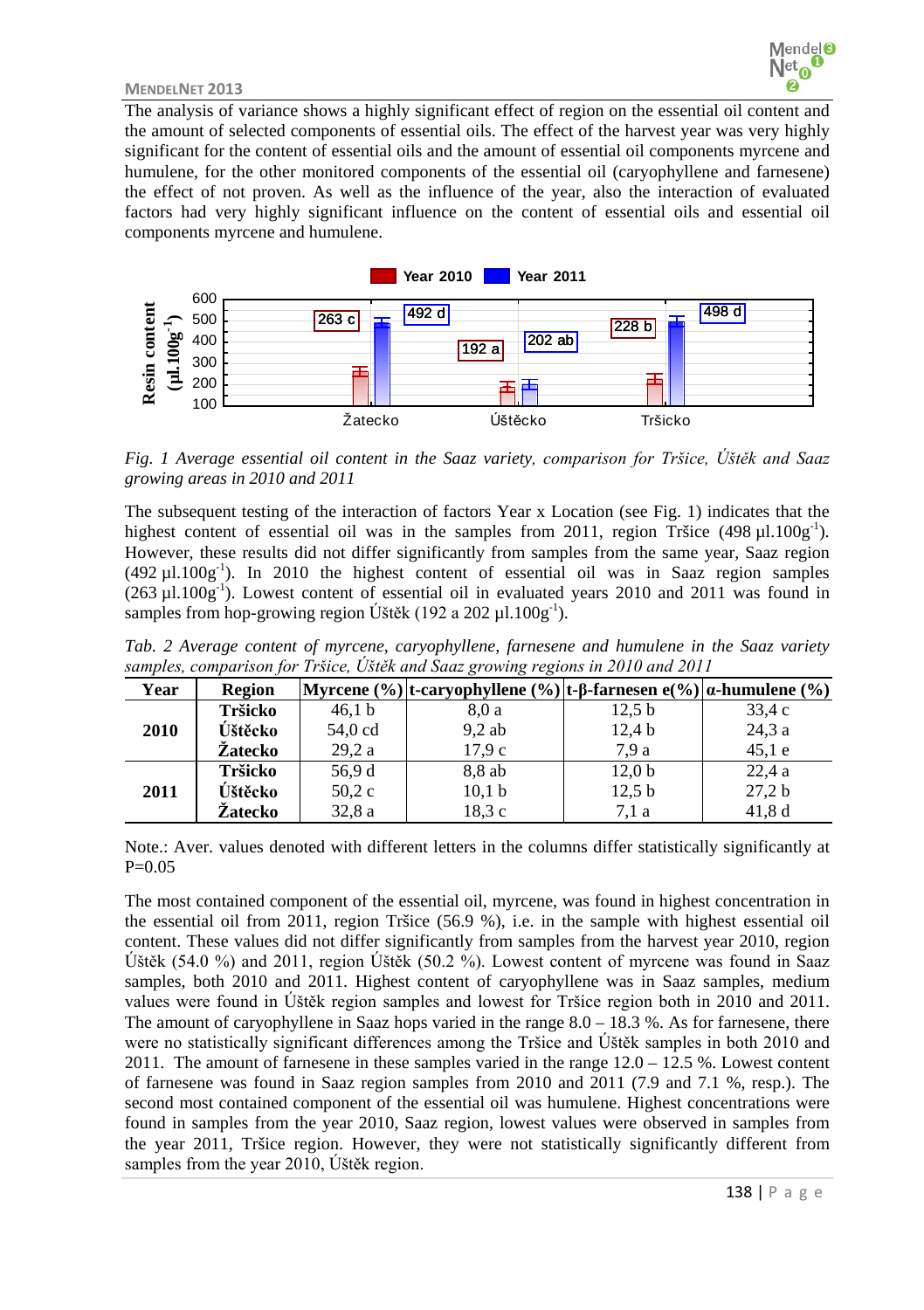

According to Basařová (2010) the hops contain  $0.5 - 3.0$  % of essential oil. Prugar (2008) states that the essential oil content is usually  $\langle 1, 9 \rangle$ , according to Nesvadba's (2012) study the Saaz variety hops contained  $0.4 - 1.0$  % of the essential oil in harvest years 2010 and 2011. Saaz variety hops had highest average essential oil content from all Saaz region samples (378 µl.100g<sup>-1</sup>). Lowest values were found in Úštěk hop-growing region (197  $\mu$ 1.100g<sup>-1</sup>). Tršice (362  $\mu$ 1.100g<sup>-1</sup>) and Saaz hop-growing regions (378 µ1.100g<sup>-1</sup>) were not significantly different. Prugar (2008) states that Saaz hops contain relatively low amount of myrcene. According to the Hop Reseach Institute (2012) the relative content of myrcene in Saaz hops is  $25 - 40$  %. As for our results, the lowest content of myrcene in the harvest year 2010 was found in samples from the Saaz hop-growing region (29.2 %) and the highest in Úštěk hop-growing region (54.0 %). In 2011 the lowest content of myrcene was found again in the Saaz hop-growing region (32.8 %). Highest amount of myrcene was in the essential oil from hop cones from Tršice hop-growing region (56.9 %). Prugar (2008) states that Saaz hops contain important level of farnesene  $(15 - 20 %$  rel.). According to the Hop Reseach Institute (2012) the relative content of β-farnesene in Saaz hops is 14 – 20 % rel., which is in good accordance with Nesvadba (2012). Jelínek et al. (2011) states that the high content of β-farnesene is typical for the Saaz variety. The value is almost always  $> 10\%$  rel.; the variety can be identified easily thanks to this fact. As for our results, the Saaz hops contained  $7.1 - 12.5$  % of farnesene in 2010 and 2011. According to the Hop Reseach Institute (2012) the relative content of βcaryophyllene in Saaz hops is  $6 - 9$  % rel. In our samples the amount of caryophyllene varied in the range of 8.0 - 18.3 %. Second most contained compound in the essential oil was α-humulene. The Hop Reseach Institute (2012) gives the value of  $15 - 30$  % rel. for  $\alpha$ -humulene. According to Nesvadba (2012) this value was  $15 - 25$  % rel. for the Saaz variety in 2010 and 2011. As for our results, the content of α-humulene varies in the range 22.4 – 45.1 %. There were no statistically significant differences among the samples from the Saaz region in both evaluated years. Lowest values were found for the samples from 2011, Tršice hop-growing region, but the results did not differ significantly from samples from 2010, Úštěk hop-growing region.

#### **CONCLUSIONS**

The aim of this work was to determine the content of the essential oils in hop cones of Saaz variety hops, harvest years 2010 and 2011. In general the lowest essential oil content was found in samples from Úštěk region. There were no statistically significant differences between Tršice and Saaz regions. The amount of selected components – myrcene, caryophyllene, farnesene and humulene – was determined in the essential oil. The highest content of myrcene was found in samples from 2011, Tršice region (56.9 %). Lowest content was found in Saaz region samples both in 2010 and 2011 (29.2 and 32.8 %, resp.). The highest content of caryophyllene was found in samples from 2011, Saaz region (18.3 %) and the lowest in Tršice region (8.0 %). In the Úštěk region, average values were determined in both harvest years (9.2 a 10.1 %). The content of farnesene wasn't statistically significantly different in both evaluated years in hop-growing regions Tršice and Úštěk. The content of farnesene in these samples varied in the range of  $12.0 - 12.5$  %. Lowest content of farnesene was found in Saaz region (7.9 and 7.1 %). Humulene was the second highest contained component in the essential oil. The highest amount occurred in Saaz region (45.1 %). Lowest values were found in samples from 2011, Tršice region (22.4 %), Úštěk region (24.3 %). The results indicate that both the growing region and the influence of harvest year are important for the content and composition of the essential oil. This monitoring should be performed in a longer time period so that the components of essential oils could be used also for non-traditional purposes.